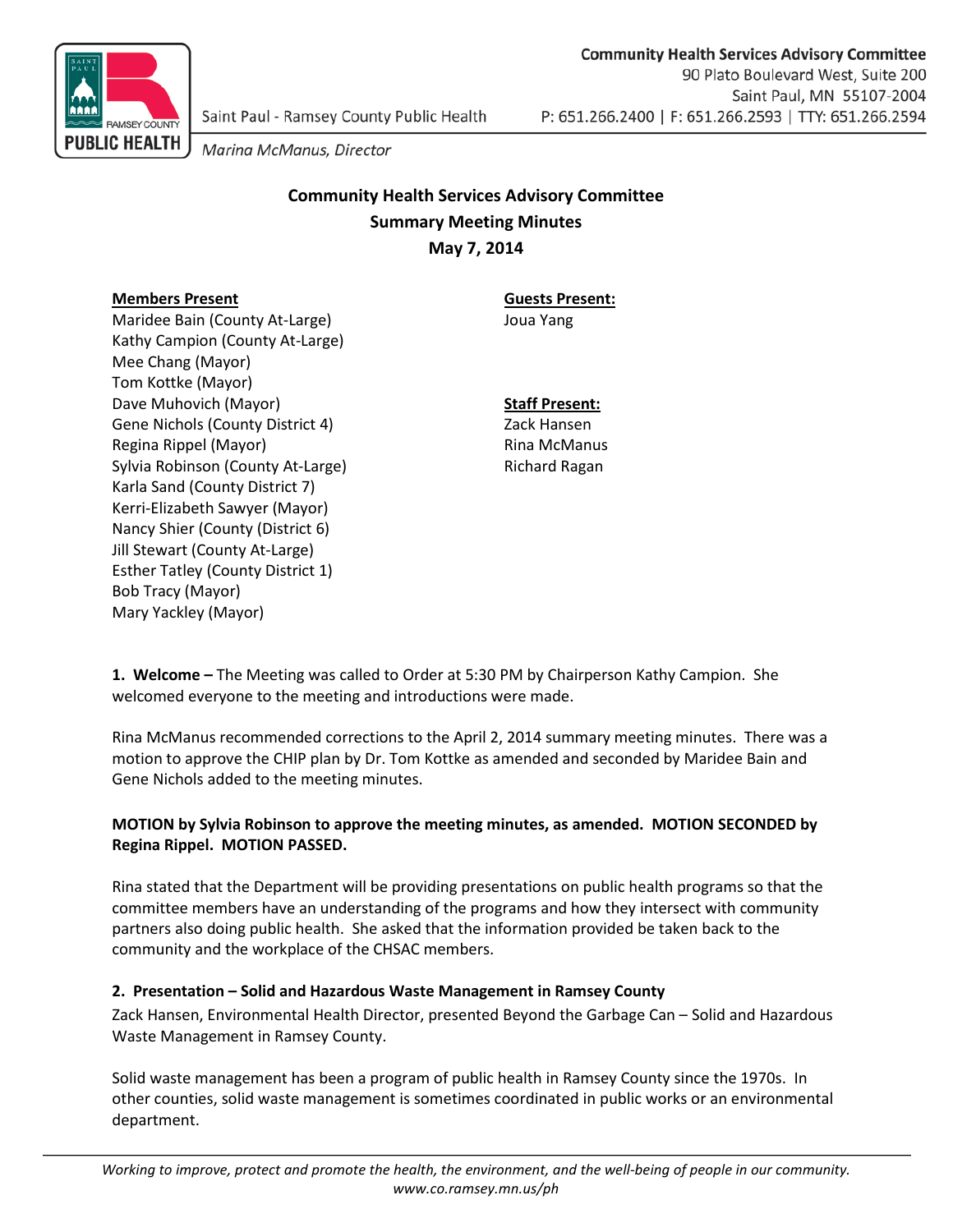There were 5 key points to the presentation.

#1 Waste management is very complex and how it is handled has both environmental and public health consequences

#2 A key element of waste management is to reduce the risk (of adverse consequences) to health and the environment

#3 Creating waste is inefficient. Reducing waste produced and/or recovering the resources from waste can help Ramsey County be more competitive and resilient

#4 Ramsey County has an effective and integrated system of waste management

#5 Waste Management is conducted by both the private and public sectors

Waste management planning is conducted by state, regional and local (county) governments and cities as well. They all set a coordinated course for waste management in Ramsey County. Take the example of recycling which began in the 1980s at a drop-off site, progressed to curbside recycling in the 1990s and will soon include organic waste recycling.

One of waste management's goals is to reduce risk to public health and environmental impairment, to create a sustainable program to reduce economic risk, to reduce occupational risks to solid waste workers with programs such as sharps containment, to reduce the market risk by assuring a supply and demand for recycled resources and reduction of technology risk by best practices.

Zack explained all the different types of waste that are produced (i.e. solid waste, hazardous waste, commercial/industrial waste, banned wasted, construction/demolition waste) and how waste is managed has both environmental and public health consequences. Hazardous waste is managed from "cradle to grave". There are approximately 1,800 businesses in Ramsey County generating hazardous waste. Construction waste that has historically been landfilled is now recycled. In pre-demo inspection programs asbestos is removed. There are approximately 150 buildings on the TCAPP site that need to be removed and recycled.

In the 1990s, prior to 2001, citizens were consumptive generating more and more waste. Post recession there has been less waste generated on a per capita basis.

There are currently new programs being implemented to remove organic food waste from the waste stream. A system is in place to reduce, reuse and recycling waste so that a smaller amount goes to the resource recovery facility and the landfills. Making less waste from less packaging, avoiding disposables, purchase of durable items, garage sales and Goodwill donations. Recycling occurs at home, nonresidential/commercial and public sites. Recyclables can sometimes become value added resources. A new focus in solid waste planning involves organic waste including food waste and non-recyclable paper. The Ramsey-Washington Resource Recovery Facility processes about 39% of the Ramsey County waste. Another 10% of waste goes to landfills.

CHSAC 5/7/14 Meeting Summary Page 2 of 4 Environmental Health staff work closely with the 16 cities within Ramsey County to help facilitate recycling. Kathy Campion asked it mandatory recycling would increase rates. The problem is enforcement takes away from other activities. Regina asked if the landfill operators are upset about not receiving more of the waste stream. The answer was yes, years ago, now they benefit from recycling. Solid waste haulers collect taxes to pay for the different solid waste management programs. The St. Paul Hotel saved \$25,000 in 2013 due to its recycling program. Ramsey County has a pharmaceutical collection program operated jointly with the Sheriff's Department. Every collected is destroyed. The yard waste program is very successful with over 400,000 visits/year to the sites. Recently added was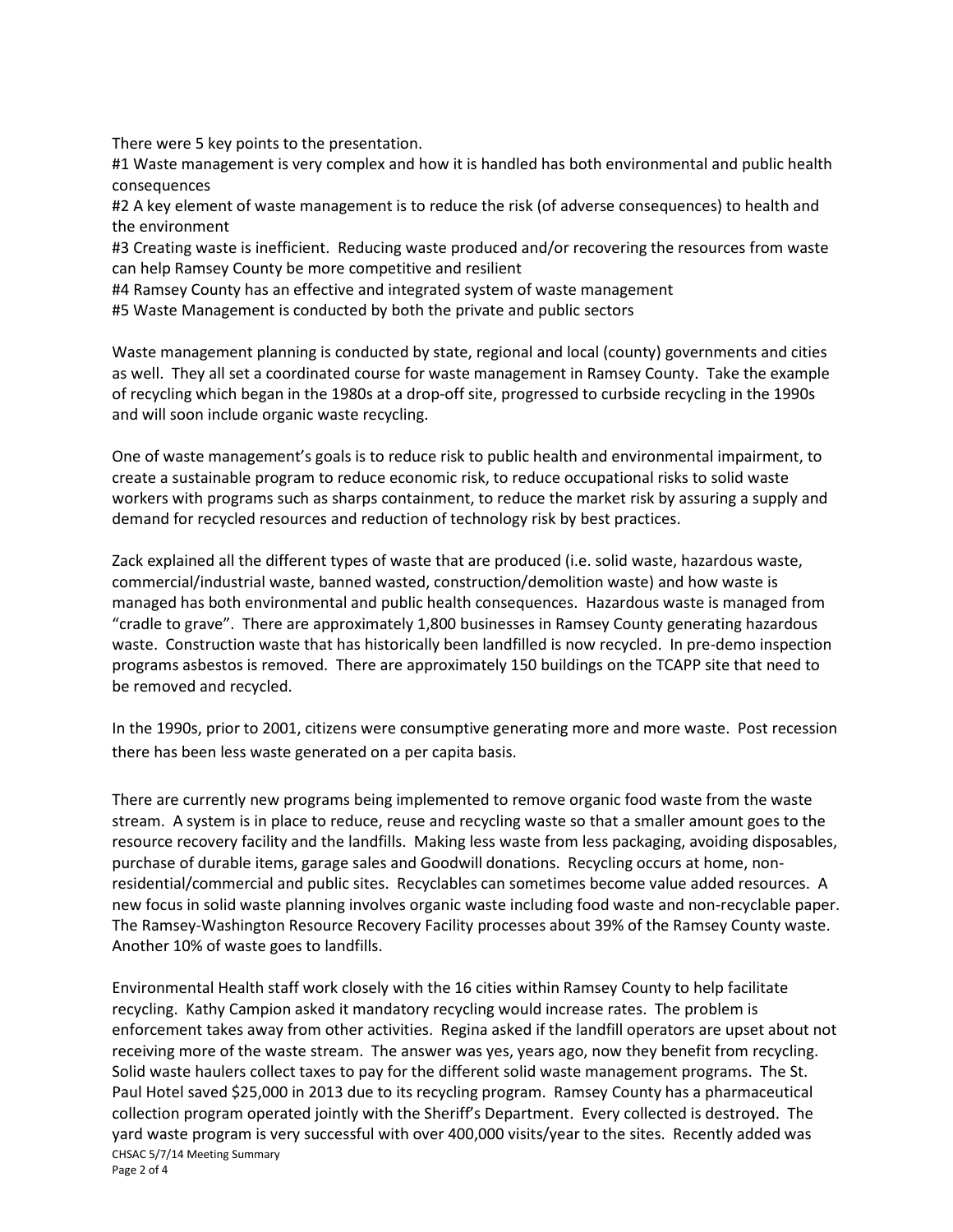brush disposable and biowaste creation for the District Energy Center. Source separated organics will be collected at six yard waste sites in compostable bags. Sanimax will operate an anaerobic digester to make compressed gas to fuel its fleet. More and more households use the household hazardous waste collection sites. Latex paint makes up the largest portion of the HHHW collected at 45%. The HHHW collected is recycled, incinerated and fuel blended for disposal.

#### **3. Review and approve Department's Strategic Plan Document – Rina**

At the April 2, 2014 meeting of CHSAC members received the draft document – Saint Paul-Ramsey County Public Health Strategic Plan 2014-2018. Several members responded with questions and/or suggestions for revisions to the document. Rina shared all of the suggestions for revision with the Department's Leadership Team (DLT). Rina discussed comments made by CHSAC members and the response of the DLT.

There was a lengthy discussion about adding the word "safety" to the Mission Statement and/or goal #2. It would read health and safety. visions.

### **MOTION by Bob Tracy to add the word safety to Goal #2. MOTION SECONDED by Regina and David. MOTION PASSED.**

Gene was concerned about the Statement 4 under Goal 2 - Indentify and implement at least one department-wide strategy to address one targeted health issue of concern by December 31, 2016. Rina pointed out what was manageable and achievable. The strategy is to identify a concentrated focus. The Department will create a list of health equity issues, prioritize them and bring the list back to CHSAC for discussion.

A suggestion was made to remove Objective #5 from Goal #2 and put it under Goal # 1 as a new item 5.

Rina said that she will come back with more detail about the strategies because they will now go into program and individual work plans.

Bob Tracy said that he values health equity and that increasing knowledge by only 10% was not enough for him. He feels that until attitudes in the department change, nothing will change. He suggested not going for minimum change. He wants to see increasing knowledge.

Rina shared that there is a plan for training every staff member in structural racism and health equity. Sessions have begun with department managers and supervisors.

### **MOTION by Tom Kottke to recommend approval of the Strategic Plan (with discussed changes) to the Ramsey County Board of Commissioners. MOTION SECONDED by Gene Nichols. MOTION PASSED.**

Rina invited members of the CHSAC to the County Board meeting on Tuesday, May 13<sup>th</sup> at 9:00 AM for the Policy Discussion of the Community Health Improvement and Strategic plans.

### **4. Overview of Public Health Accreditation and Quality Improvement Plan Process – Rina**

Rina reminded members of the CHSAC why there is such a big "push" to get the CHIP and Strategic plans to and through the County Board. The Department will be making application for accreditation on May 27 and both documents (approved) are required for accreditation. Expect to begin Goal #2 Nutrition